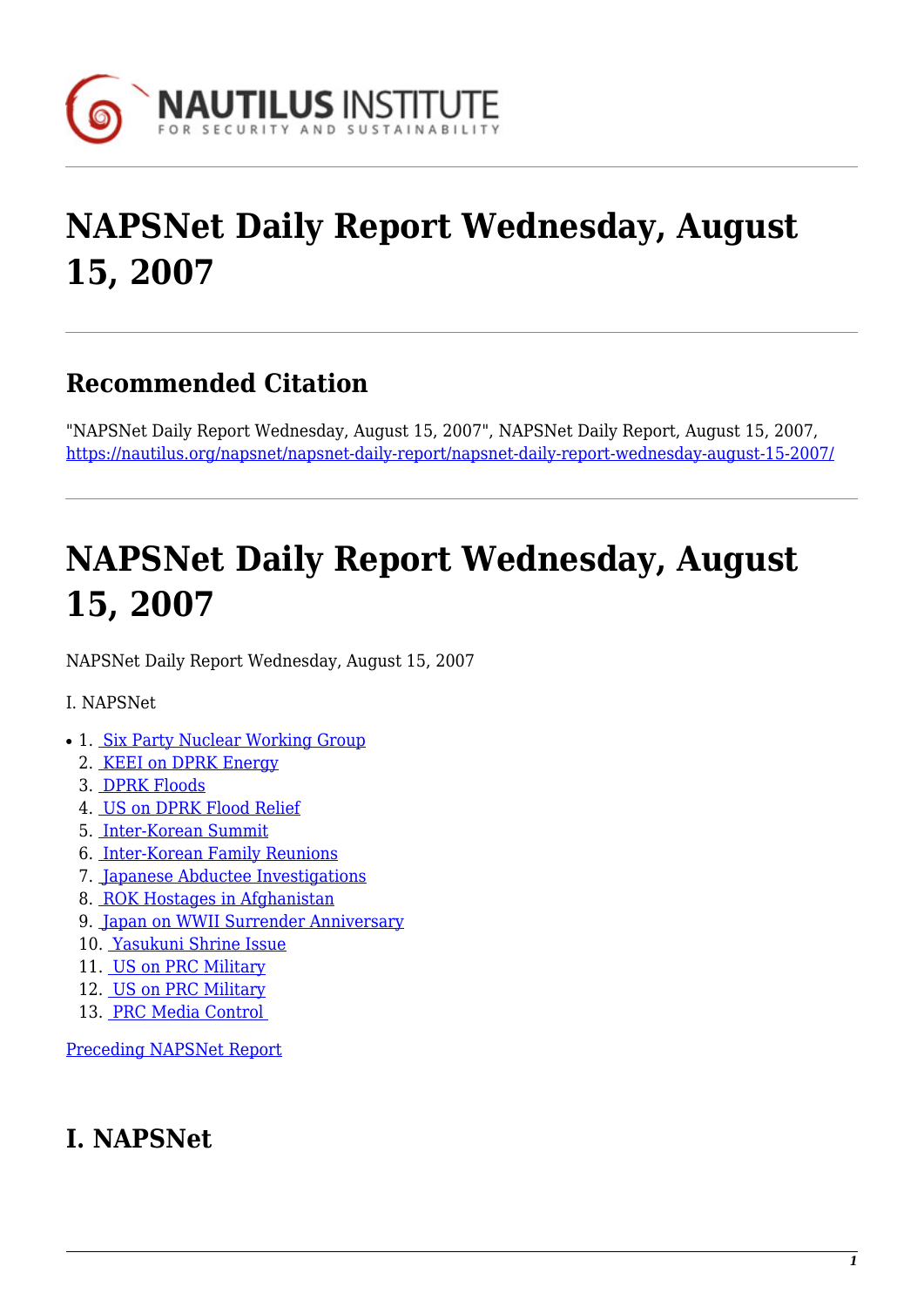# **1. Six Party Nuclear Working Group**

Associated Press ("DELEGATES UPBEAT AHEAD OF MEETING ON NORTH KOREA NUCLEAR PROGRAM", 2007-08-15) eported that envoys to six-party talks were upbeat Wednesday ahead of meetings in northeastern PRC to discuss technical and timing issues surrounding Pyongyang's full declaration of its nuclear facilities. Ri Gun, the DPRK delegate to the meetings appeared confident about the meetings. "I think the atmosphere at these talks will be good," he was quoted as saying by Japan's Kyodo News agency.

<span id="page-1-0"></span>[\(return to top\)](#page-0-1) 

#### **2. KEEI on DPRK Energy**

Chosun Ilbo ("THINK TANKS SLAMS SOLUTIONS TO N.KOREA'S ENERGY CRISIS", 2007-08-15) reported that The Korea Energy Economics Institute (KEEI) says the construction of light-water reactors or coal power plants or the direct provision of electricity will not be enough to help the DPRK relieve its serious energy shortage. The institute offered the assessment in a report on energy aid to the North published late last year.

<span id="page-1-1"></span>[\(return to top\)](#page-0-1) 

## **3. DPRK Floods**

Agence France-Presse ("NORTH KOREAN FLOODING WORST IN A DECADE -- RELIEF AGENCY", 2007-08-15) reported that Terje Lysholm, acting head of delegation for the International Federation of Red Cross and Red Crescent Societies (IFRC), told Agence France-Presse that the current flooding in the DPRK is "definitely the worst flooding in a decade". Lysholm said six provinces had been flooded, with South Hamgyong on the east coast and Kangwon near the border with the ROK suffering the most damage. He said IFRC assessment teams were still gathering information from the affected areas, but at least 14,000 houses were confirmed to have been destroyed in the two worst-hit areas. Public buildings, such as hospitals and schools, in South Hamgyong and Kangwon had also been destroyed or damaged. Lysholm said he could not confirm a World Food Program assessment that up to 300,000 people may have been affected.

<span id="page-1-2"></span>[\(return to top\)](#page-0-1) 

### **4. US on DPRK Flood Relief**

Hankoryeh ("U.S. TO CONSIDER FLOOD AID TO NORTH KOREA", 2007-08-15) reported that the United States State Department said it would consider humanitarian aid to help DPRK recover from massive floods. The reports of extensive damage has "caught our attention," department spokesman Sean McCormack told reporters. Christopher Hill, the U.S. nuclear envoy currently traveling in PRC, talked to Secretary of State Condoleezza Rice about helping Pyongyang, McCormack said.

<span id="page-1-3"></span>[\(return to top\)](#page-0-1) 

# **5. Inter-Korean Summit**

Hankoryeh ("TWO KOREAS AGREE ON ROH'S NORTH KOREA TRIP BY LAND", 2007-08-14) reported that ROK President Roh Moo-hyun will make an overland trip to Pyongyang for a summit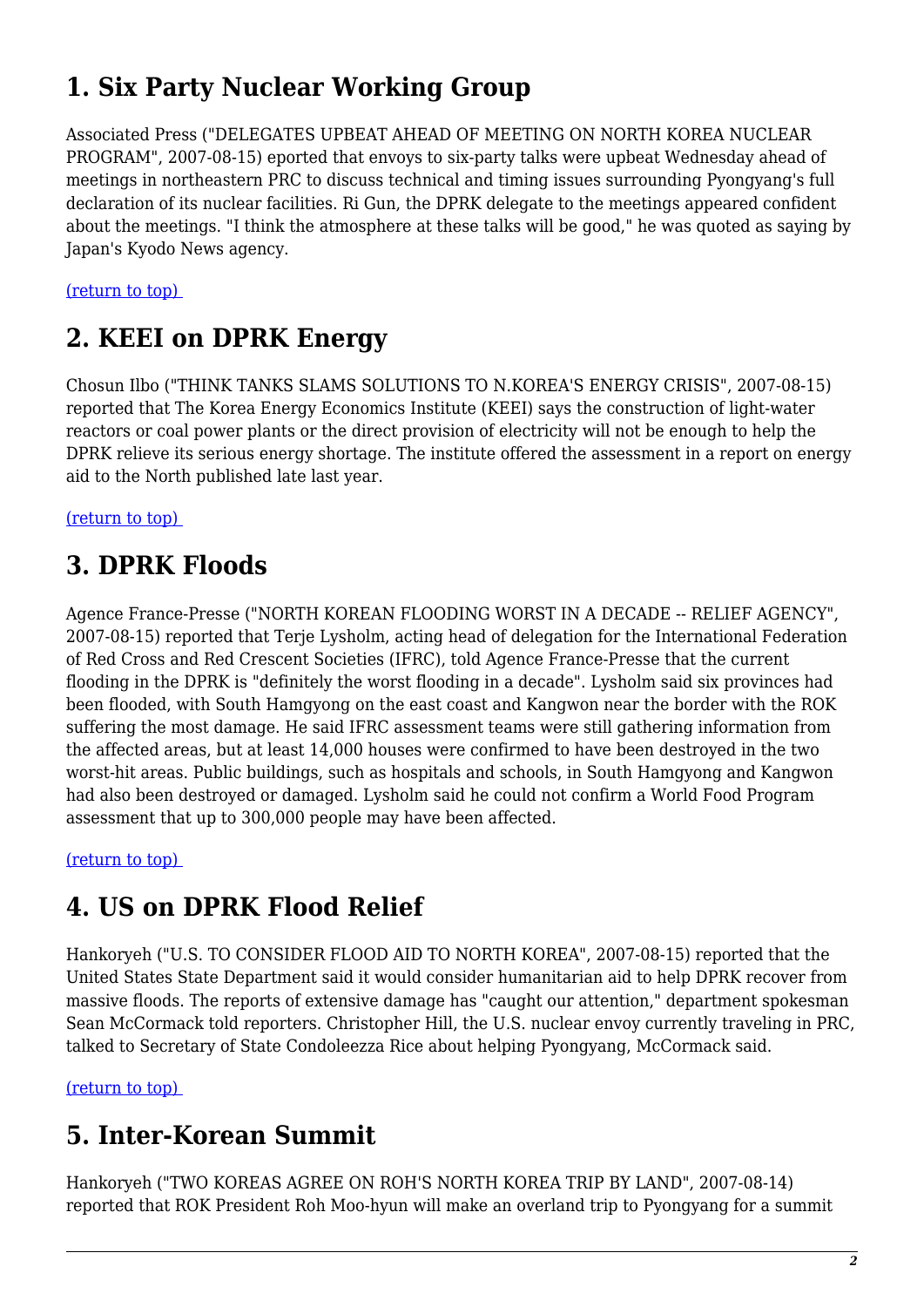with DPRK leader Kim Jong-il later this month. The Koreas met for preparatory meeting for the summit in Kaesong. The two Koreas agreed that Seoul will send a group of 202 people, including 150 officials and 50 journalists, to the summit, as it had hoped to organize a slightly bigger delegation than the 180-member group it had sent seven years ago, when then President Kim Dae-jung visited Pyongyang for the first-ever summit with Kim Jong Il.

#### <span id="page-2-0"></span>[\(return to top\)](#page-0-1)

### **6. Inter-Korean Family Reunions**

Xinhua ("DPRK, SOUTH KOREA CONCLUDES SIXTH VIDEO MEETING OF SEPARATED RELATIVES", 2007-08-14) reported that the sixth inter-Koreas video meeting of separated families and relatives concluded on Tuesday. In total, 563 relatives of separated families from the DPRK and ROK participated in the two-day meeting at two video-chatting rooms in Pyongyang and Seoul. According to the agreement signed between the red-cross associations, the two sides are going to hold another video-meeting in this autumn.

#### <span id="page-2-1"></span>[\(return to top\)](#page-0-1)

### **7. Japanese Abductee Investigations**

Yomiuri Shimbun ("VOICE PATTERNS MIGHT IDENTIFY 'ABDUCTEE'", 2007-08-15) reported that a private organization investigating missing Japanese who might have been abducted to the DPRK said it is examining the voice patterns of a DPRK radio announcer who went missing off Tottori Prefecture in 1988, after a report that a man in a photograph resembles the Japanese man. The Investigation Commission on Missing Japanese Probably Related to DPRK earlier consulted a professor of forensic anthropology at Tokyo Dental College, to examine photographs of the man. In a previous case, a man and woman in a photograph taken in the DPRK had a close resemblance to missing Japanese nationals but were eventually found out to be different people.

#### <span id="page-2-2"></span>[\(return to top\)](#page-0-1)

## **8. ROK Hostages in Afghanistan**

Yonhap ("DIRECT TALKS WITH S. KOREA ON HOSTAGES TO RESUME THURSDAY: TALIBAN", 2007-08-15) reported that the Taliban militant group said that it is likely to hold direct talks with ROK officials on Thursday for the release of 19 ROK hostages in Afghanistan. "We are highly likely to hold direct negotiations with the South Korean side tomorrow," Qari Yousuf Ahmadi, a purported spokesman for the militant group, told Yonhap News.

[\(return to top\)](#page-0-1) Joongang Ilbo ("TALIBAN MIGHT REDUCE DEMANDS FOR HOSTAGES", 2007-0- -15) reported that the Taliban have been authorized to reduce the number of prisoners they want freed in exchange for the 19 ROK hostages still being held in Afghanistan. "If true, it is certainly a good sign," said a ROK government official who declined to be named. [\(return to top\)](#page-0-1) 

## <span id="page-2-3"></span>**9. Japan on WWII Surrender Anniversary**

Agence France-Presse ("JAPAN EXPRESSES REMORSE ON WWII SURRENDER DAY ", 2007-08-15) reported that Japan expressed remorse for past atrocities on the anniversary of its World War II surrender. Prime Minister Shinzo Abe pledged that his country would never return to war. Japan "caused tremendous damage and suffering to many countries, especially in Asian nations," the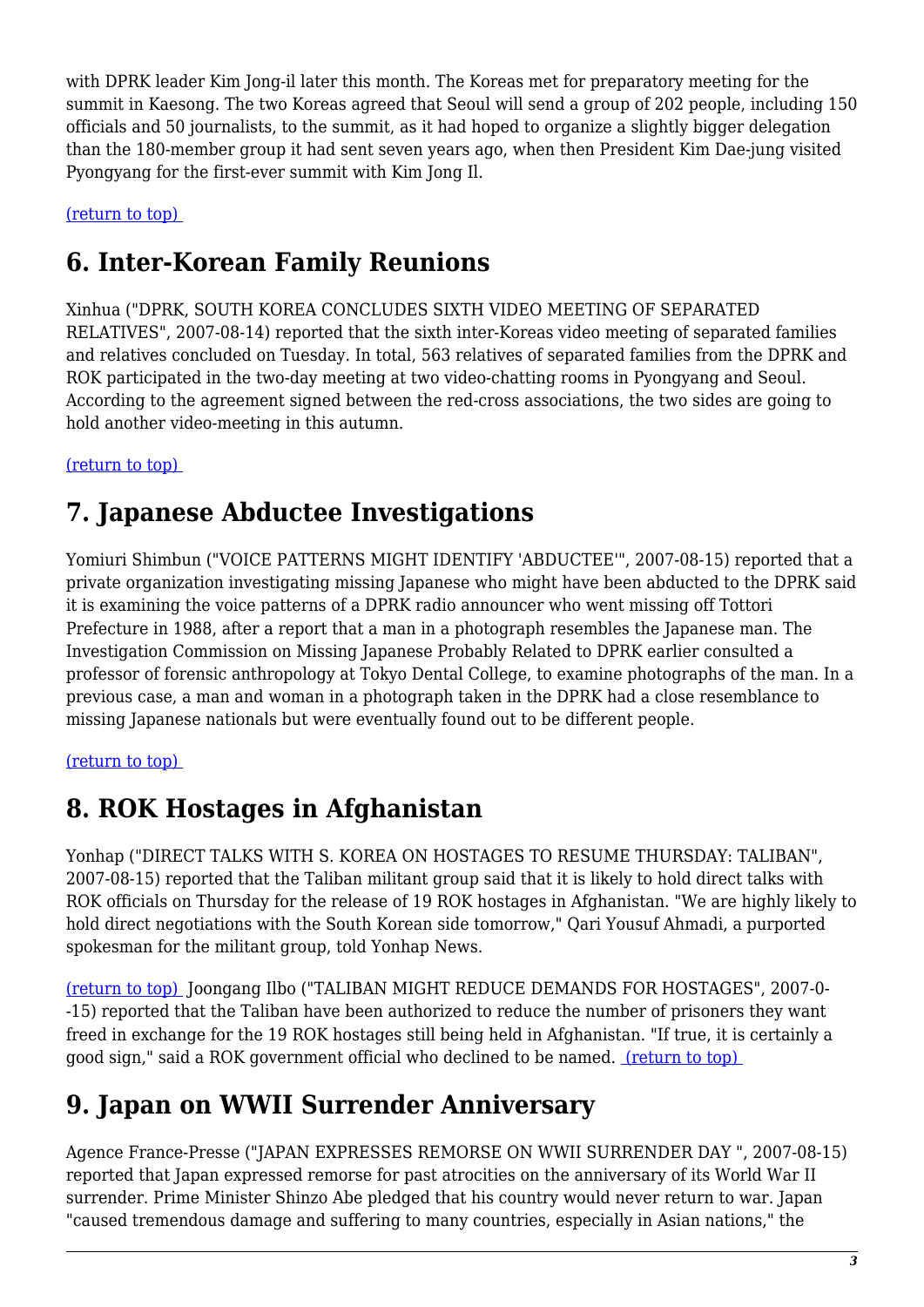leader said, using identical language to previous statements by Japanese leaders. "Representing the people of Japan, I with deep remorse offer my condolences to the people victimised," Abe said.

<span id="page-3-0"></span>[\(return to top\)](#page-0-1) 

#### **10. Yasukuni Shrine Issue**

Kyodo ("ONLY TAKAICHI IN CABINET VISITS YASUKUNI SHRINE ON WAR ANNIVERSARY", 2007- 08-15) reported that state minister Sanae Takaichi visited the war-related Yasukuni Shrine in Tokyo on Wednesday while Prime Minister Shinzo Abe and his other Cabinet members did not do so on the day. Former Among other politicians who visited Yasukuni were Tokyo Gov. Shintaro Ishihara and a group of more than 90 lawmakers, including some vice ministers, who have called for legislators to visit the shrine.

<span id="page-3-1"></span>[\(return to top\)](#page-0-1) 

#### **11. US on PRC Military**

Reuters ("CHINA MUST BE TRANSPARENT ON NAVAL BUILD-UP: U.S.", 2007-08-15) reported that the PRC must be more transparent about its military intentions and naval build-up in the Asia-Pacific to ease strategic concerns, US Navy Secretary Donald C. Winter said during a visit to Australia. "We continue to take a look at China and try to understand what the Chinese intent is," Winter told reporters. Winter said a new theatre defense missile under development by the US and Japan, and which could be deployed on a new fleet of Australian navy destroyers, would boost regional stability.

<span id="page-3-2"></span>[\(return to top\)](#page-0-1) 

#### **12. US on PRC Military**

Agence France-Presse ("US MILITARY SEES LOOMING CHINA THREAT TO SATELLITES", 2007-0- -15) reported that the PRC may be just three years away from being able to disrupt US military satellites in a regional conflict, a senior US military leader said, citing a recent anti-satellite test and other advances. "It is not inconceivable that within about three years we can be challenged at a near peer level in a region," said Lieutenant General Kevin Campbell, head of the US Army's Space and Missile Defense Command.

<span id="page-3-3"></span>[\(return to top\)](#page-0-1) 

### **13. PRC Media Control**

The New York Times ("CHINA ANNOUNCES MEDIA CRACKDOWN", 2007-08-15) reported that the PRC today disclosed a crackdown on "false news reports, unauthorized publications and bogus journalists," two months before the opening of the politically sensitive Communist Party congress. The crackdown, confirmed by the government's official web site, comes after a television journalist was given a one-year prison sentence and a \$130 fine for allegedly fabricating a story about Beijing dumpling makers that were said to use cardboard as filler. The Committee to Protect Journalists issued a statement today denouncing the prison sentence noting hints that the story may actually have been true, like an effort by police and propaganda officials to discourage further investigation of the original report.

[\(return to top\)](#page-0-1)